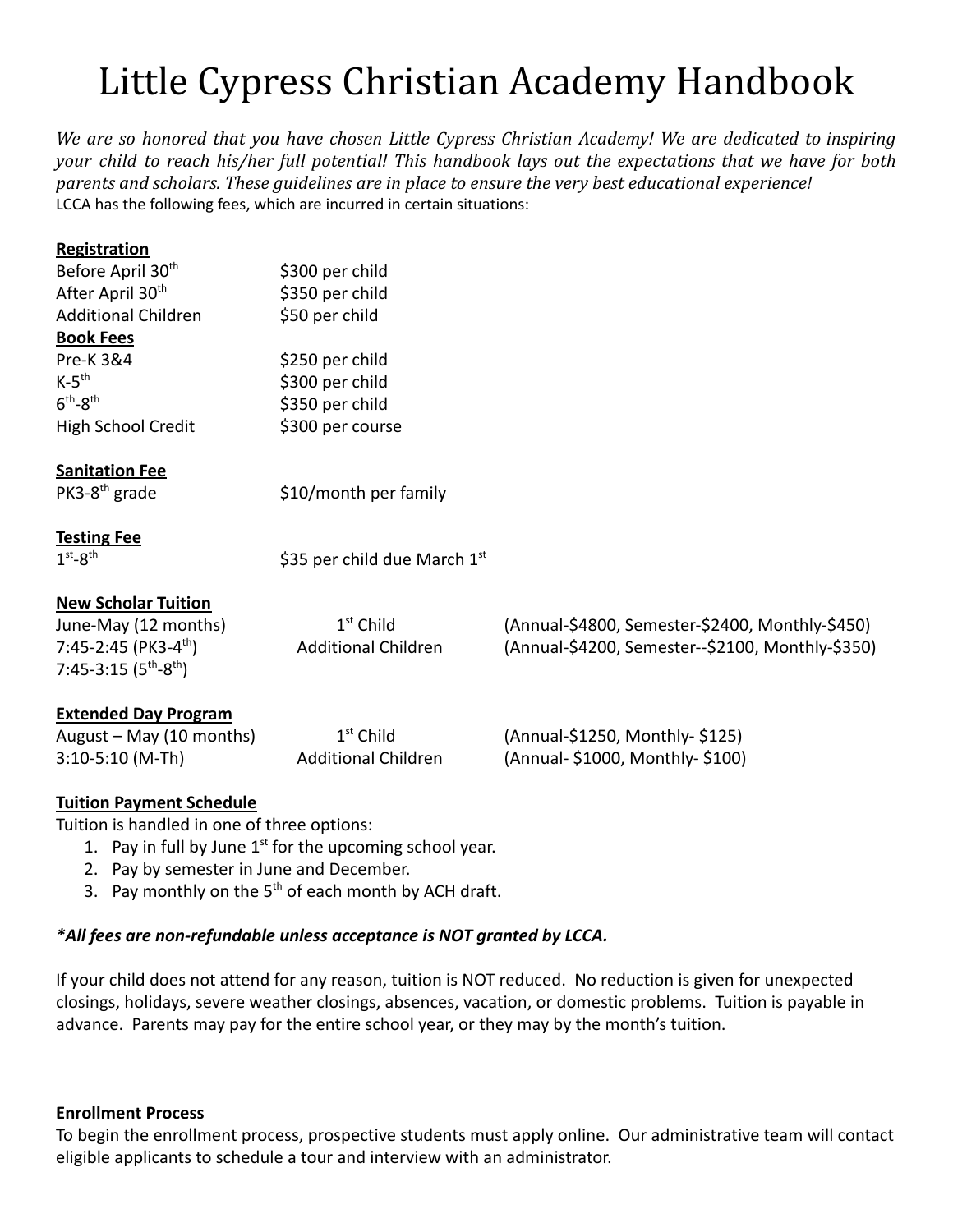# **Withdraw Process**

Parents wishing to withdraw their child(ren) from LCCA should give a 30 day written notice to the principal. The withdrawal process is complete when all financial obligations have been met. Student records are released when an official request from another school is made.

# **Student Admission Policy**

LCCA admits scholars of any race, color, national, and ethnic origin to all the right, privileges, programs, and activities generally accorded or made available to scholars at the academy. It does not discriminate on the basis of race, color, national and ethnic origin in the administration of its educational policies and programs.

Scholars are selected in order to maintain a student body of high academic and moral caliber. Admission is granted and vacancies are filled on the basis of academic achievement, ability tests, prior performance in school, and other pertinent data. Only scholars in good standing with previous schools are accepted.

#### **Enrollment Expectations**

At Little Cypress Christian Academy we are committed to setting the standard for education in this region. In order to fulfill this mission, we set very high expectations both for scholars and parents. In order to remain enrolled in LCCA, the following expectations must be met in full. Failure to honor these expectations in full by parents or scholars will result in an administrative conference to determine the scholar's eligibility to remain at LCCA.

#### **Expectations of Parents**

- Agree to be a raving fan of Little Cypress Christian Academy to everyone I encounter in public.
- If an issue arises, I agree to first address the situation with my child's educator and, if necessary, the administration.
- Agree to maintain communication with our child's educator, including checking assignment notebooks, and/or folders nightly, and if necessary, contacting the educator with any questions I may have.
- Agree to hold my child accountable for their behavior. When my child receives correction at the academy, they will receive correction at home.
- Agree to be responsible for all financial obligations to the academy.
- Agree to pray for our child and academy regularly, especially lifting up the educator and his/her specific class in earnest prayer.

# **Academic Expectations**

All scholars are required to maintain a C or above (70%) in all subjects on every report card. If for some reason a scholar has an average, in any subject, that is below 70% he/she will be placed on academic probation.

# **Consequences of Academic Probation**

Scholars are responsible for finding an approved tutor for each subject that has a failing grade for a minimum of four tutoring sessions before the next progress report/report card is issued. Tutoring is mandatory for academic probation. This will be at a charge of \$35 per session, cash or check, made payable to that tutor at each session. If, at the end of this four-week probation, that scholar still has a D or F average, a meeting will be held to determine if this scholar will be permitted to remain at Little Cypress Christian Academy. LCCA is a fast-paced, high-achieving learning environment; this policy is in place to challenge each scholar to reach his/her full potential. If the minimum requirement of sessions is not met, an office referral will be given.

If scholars fall below a certain percentile at the end of the year, they are required to be tutored throughout the summer.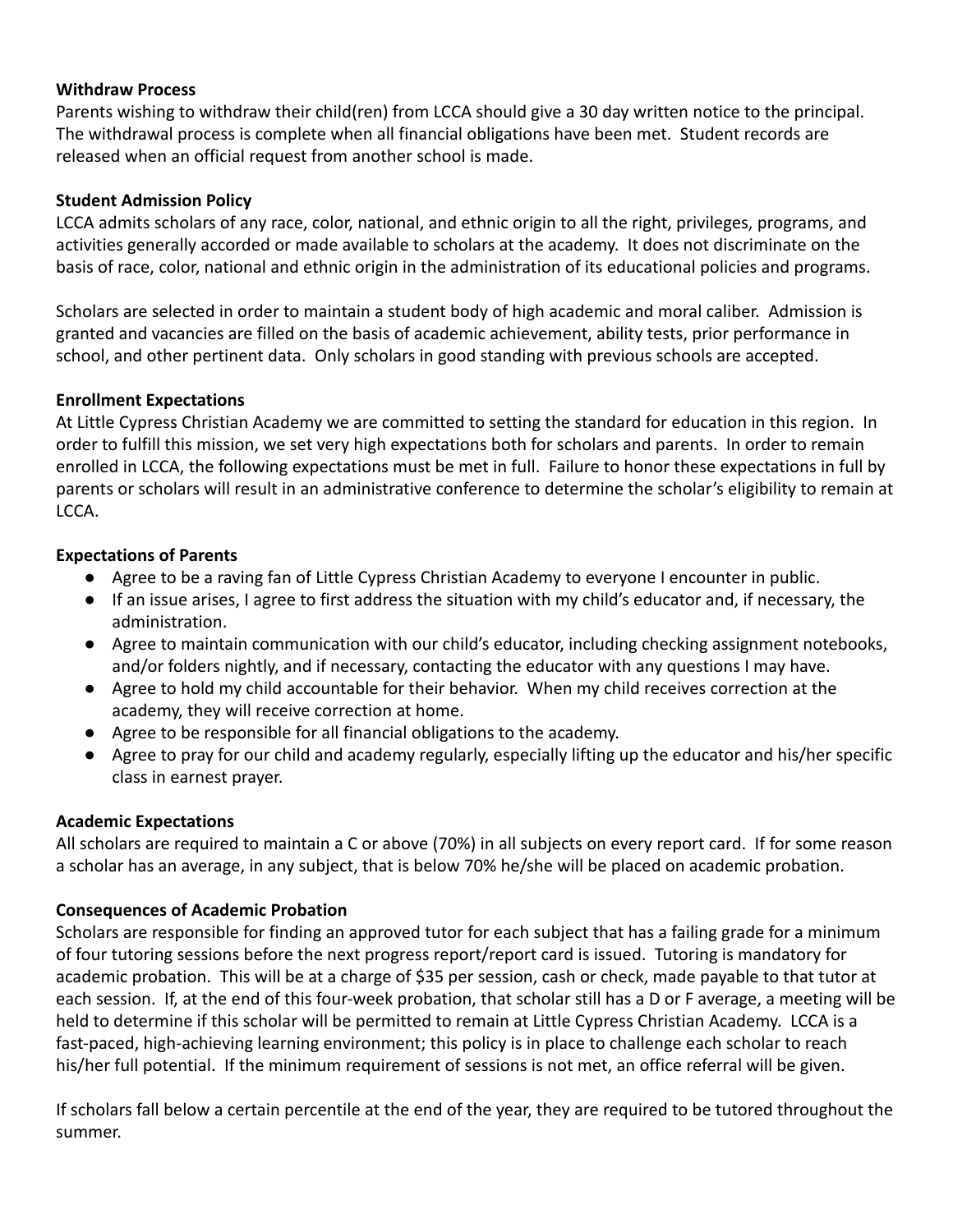# **Behavioral Expectations**

One of our core values is instilling in each scholar a standard of excellence in behavior. Each scholar is given an opportunity to practice Christ-like character. We measure this by using the Fruit of the Spirit (Galatians 5:22-23) as our guide. In the event that an incident occurs that a child does not display love, joy, peace, patience, kindness, goodness, gentleness, faithfulness, or self-control, that scholar will be given detention. If that behavior continues, an office referral will be given.

# **School Hours**

| Elementary (PK3-4 <sup>th</sup> ) | $7:45am - 2:45pm$     |
|-----------------------------------|-----------------------|
| Middle School $(5th-8th)$         | $7:45$ am – $3:15$ pm |

# **Attendance Policy**

Texas requires scholars to attend school for a certain number of days to be promoted to the next grade and earn credit for a course. Under the law, scholars must attend school from age 7 to 18, or until they graduate from high school. Scholars are required to attend regularly to earn credit and be eligible for promotion to the next grade.

When a scholar is absent, their absence falls under three different categories:

- **Exempted and Excused:** The scholar is allowed to make up the missed work and the absence is not counted against the attendance requirement. Examples are extended illness documented by a doctor or to celebrate religious holidays. Doctor's excuses from relatives are not valid.
- **Non-exempted and Excused:** The scholar is allowed to make up the missed work but the absence is counted against the attendance requirement. An example is personal or family illness documented by a parent's note. Students must be present 90% of the school year.
- **Unexcused:** The scholar is not allowed to make up the missed work and the absence is counted against the attendance requirement. An example is skipping school.

Once a scholar has reached the nine non-exempted or unexcused absences, a meeting will be held to determine that scholar's eligibility to remain enrolled at Little Cypress Christian Academy.

# **Tardies**

If a scholar arrives after classes have begun, they must be signed in by a parent and will receive a tardy.

# **Detention**

If your child receives detention, attendance is mandatory with no exceptions. If for any reason a scholar is not present at the detention he/she is given, they will be given an automatic office referral.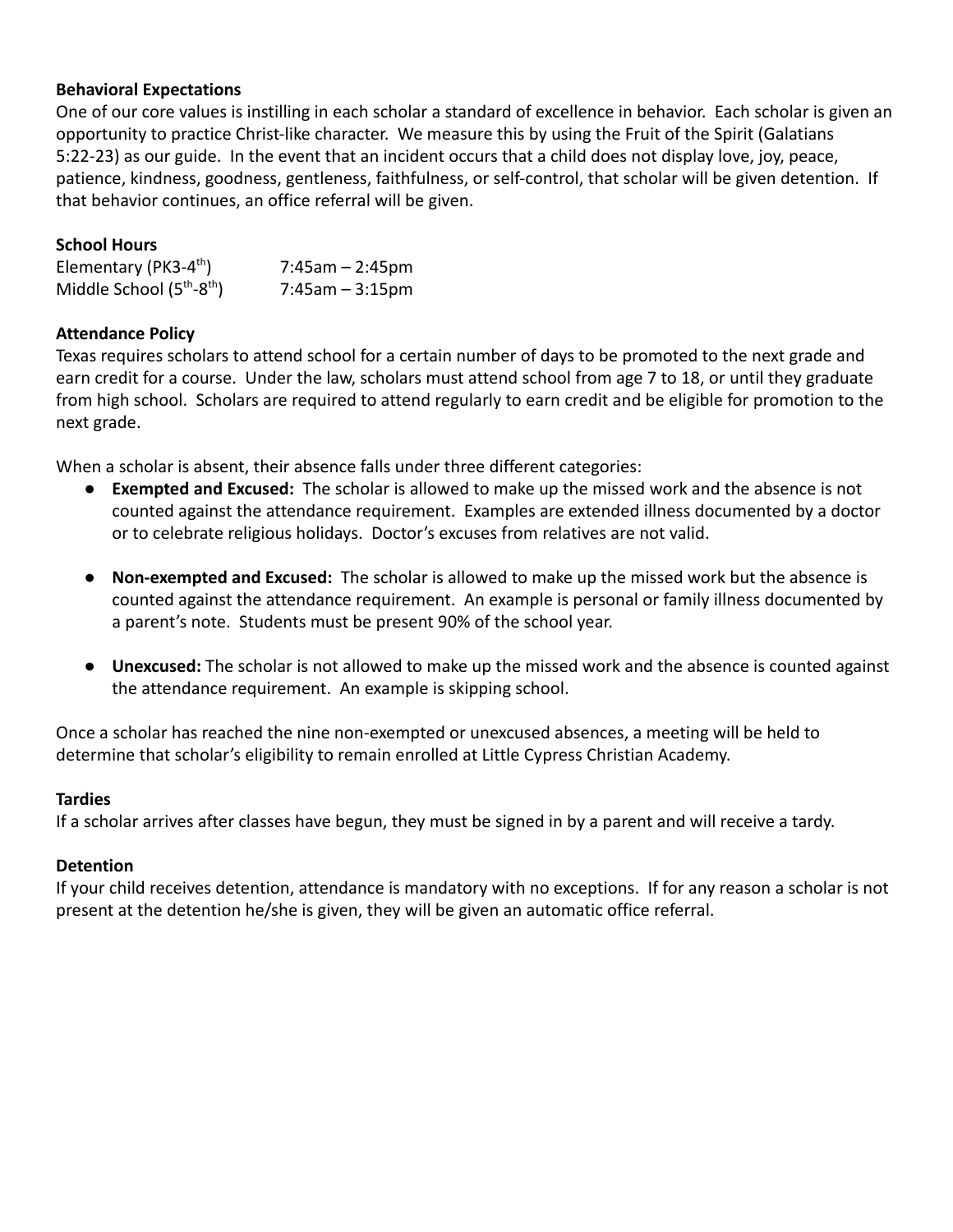# LCCA Scholar Dress Code

# **Girls**

# **UNIFORM SHIRTS**

**●** Ordered from French Toast (link can be found at littlecypresschrisitianacademy.org)

# **PANTS / SHORTS / SKORTS / SKIRTS (NO CAPRIS)**

- Khaki or navy (from any store that sells uniform bottoms)
- Plaid (French Toast brand)
- **Uniform** pants, shorts, skorts, and skirts only
	- *▪ No sweat pant, corduroy, denim, or wind pant material*
	- *▪ No tight fitting or low ride styles, no cargo or flap pockets*
	- *▪ No emblems, logos, or decorations*

# **SHOES**

**●** Closed toe shoes ONLY!

*Examples: Sperrys, Toms, Converse, Vans, Nike, flats, etc. Pre-K should have shoes that Velcro or stay tied easily.*

● No Crocs, sandals, or shoes without a back

# **SOCKS AND TIGHTS**

● Solid navy, white, black, ONLY

# **UNDERSHIRTS (SHORT OR LONG SLEEVE)**

- Solid white only
- *No writing or pictures and must be tucked in*

# **BELT (OPTIONAL)**

**●** No large buckles or braided belts

# **MAKE-UP**

● Must be in good taste and not excessive

# **HAIR**

- **●** Clean, neatly shaped, dry, and combed
- **●** *No unnatural coloring*
- **●** *Hair fashions that are extreme or call attention to them are not allowed.*

# **THURSDAY DRESS**

- **●** Approved school spirit shirts ONLY
- **●** Denim (no holes, rips or tears), khaki, navy, or plaid bottoms only

# **OUTERWEAR (ALLOWED INSIDE)**

● Solid navy or LCCA sweater, hoodie, or zip-up. These can be ordered through French Toast (adding our logo is optional).

# **BACKPACKS**

- **●** No distasteful logos or imprints
	- *All dress, hair, jewelry, make-up, etc. is subject to administrative approval.*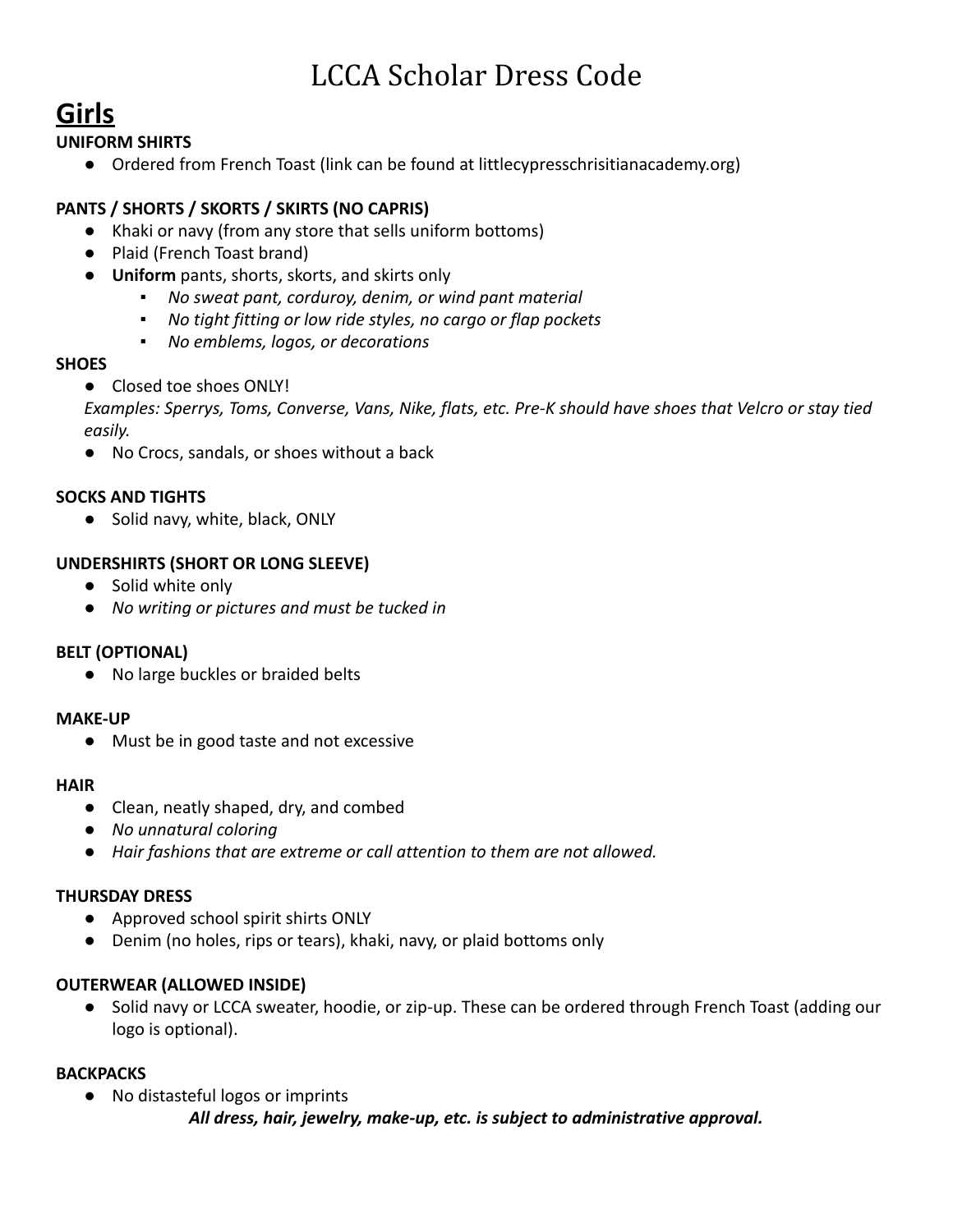**BOYS**

#### **UNIFORM SHIRTS**

**●** Ordered from French Toast (link can be found at littlecypresschrisitianacademy.org)

\*\*\*\*\*\*BOYS NEED TO ORDER THE SPORT POLOS!!! THE SHORT SLEEVE PIQUE POLO IS FOR 2T & 3T SIZES ONLY!\*\*\*\*\*

#### **PANTS / SHORTS**

- Khaki or navy
- Shorts must be knee length
- **Uniform** pants and shorts only
	- *▪ No sweat pant, corduroy, denim, or wind pant material*
	- *▪ No tight fitting or low ride styles, no cargo or flap pockets*
	- *No emblems, logos, or decorations*

#### **SHOES**

**●** Closed toe shoes ONLY!

*Examples: Sperrys, Toms, Converse, Vans, Nike, flats, etc. Pre-K should have shoes that Velcro or stay tied easily.*

● No Crocs, sandals, or shoes without a back

# **BELT (OPTIONAL)**

● No large buckles or braided belts

#### **SOCKS**

● Solid navy, white, black ONLY

# **UNDERSHIRTS (SHORT OR LONG SLEEVE)**

- **●** Solid white only
- *No writing or pictures and must be tucked in*

#### **MAKE-UP**

● Not allowed for male students

#### **HAIR**

- Clean, neatly shaped, dry, and combed
- No unnatural coloring
- No facial hair

#### **THURSDAY DRESS**

**●** Approved school spirit shirts ONLY. Denim (no holes, rips, or tear), khaki, or navy bottoms only.

#### **OUTERWEAR (ALLOWED INSIDE)**

● Solid navy or LCCA sweater, hoodie, or zip-up. These can be ordered through French Toast (adding our logo is optional).

# **BACKPACKS**

- **●** No distasteful logos or imprints
	- *● All dress, hair, jewelry, make-up, etc. is subject to administrative approval.*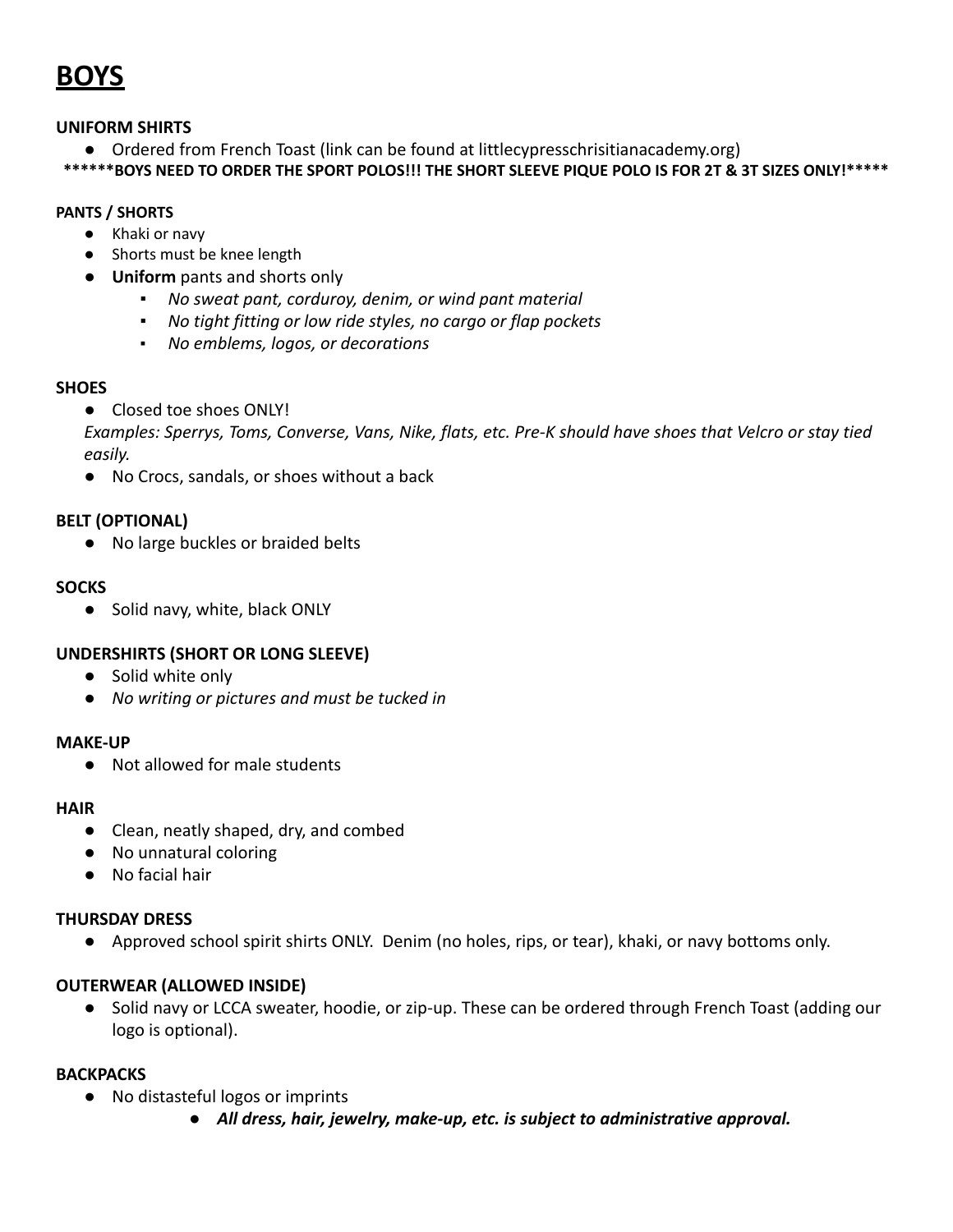# **MEALS**

LCCA has an arrangement with The Pink Lady Catering for lunches. Lunches are ordered the week prior. Parents may also send a lunch, but please note that we are unable to heat lunches.

# LCCA Standard of Excellence

# **STUDENTS**

- 1. Know that the LCCA team is about your success. We have dedicated our lives to nurturing you, supporting you, loving you, and guiding you. It is our purpose, and it is our vow to you.
- 2. Accept correction and advice and learn from it.
- 3. Show appreciation.
- 4. Embrace our values of "Inspire. Impact. Involve."
- 5. Don't procrastinate.
- 6. Seek to be understanding of the opinions of others.
- 7. Pick up trash and show pride in keeping the school clean.
- 8. Cheer for your classmates and celebrate their success.
- 9. Avoid jealousy.
- 10. Be CURIOUS.
- 11. Show good character and make good choices, even when no one is looking.
- 12. Take advantage of the clubs, trips, lessons, and opportunities at LCCA.
- 13. Avoid cliques and be a friend to all.
- 14. Realize that the ENERGY you place in your environment is the energy that is returned to you.
- 15. Apologize with sincerity and mean it.
- 16. Approach guests and welcome them with a firm handshake, eye contact, and passion.
- 17. Understand that every LCCA student has a different experience. Just because an experience was made for the students before you, doesn't mean it will be granted to you as well. Nothing is promised.
- 18. Find solutions; don't make excuses.
- 19. Use proper etiquette at lunch: mouth closed while chewing, etc.
- 20. Love your house and represent it with pride.
- 21. Do not feel entitled.
- 22. Always be professional and neat in appearance at every LCCA event.
- 23. Keep well-groomed at all times; keep nails clean and trimmed, use deodorant if needed (if you are in middle school it is needed  $\odot$ ) brush and floss teeth, shower, and take pride in looking your best.
- 24. Ask for help.
- 25. Speak the truth. The truth is rewarded and with it comes reduced punishment as well as respect.
- 26. Represent the LCCA ideals of respect and discipline everywhere, on the court, in the mall, and throughout your life.
- 27. Honor your character outside of school when using social media. Realize that nothing is ever really gone once it has been posted.
- 28. Be a FRIEND to get a friend.
- 29. Maintain the school's environment by never leaving crumbs or clothes on the floor.
- 30. Do not whine or complain.
- 31. Show appreciation for the things you have been given by not leaving them on the floor, in classrooms, etc. Take care of your uniforms, supplies, coats, etc.
- 32. Stand together against bullies. Never tolerate it at our school, and let it be known, loud and clear, when you are unhappy with treatment that you witness.